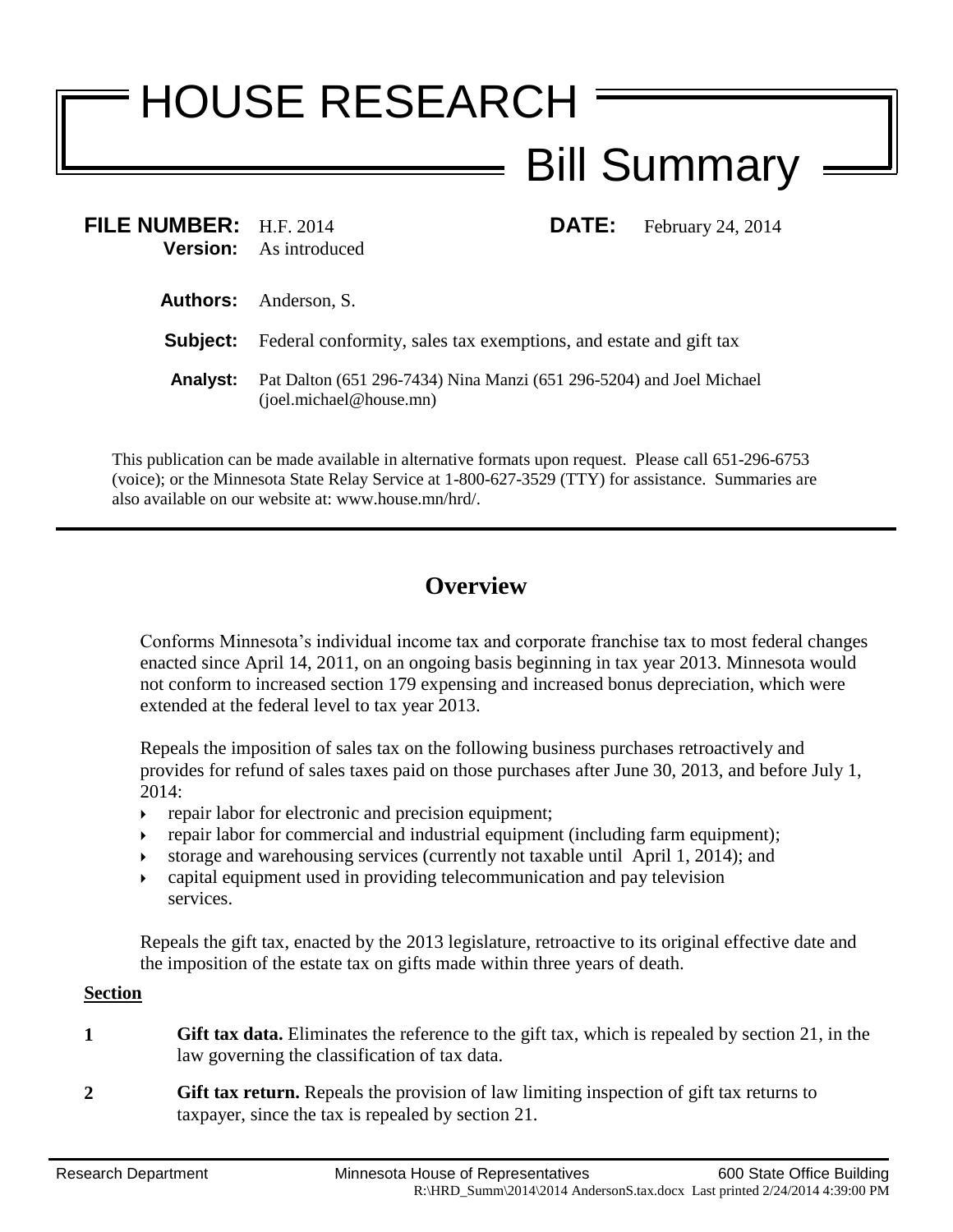**3 Update of administrative tax provisions.** Adopts federal tax administrative changes made between April 14, 2011, and January 3, 2013, that Minnesota references for state tax administration purposes under chapter 289A. The federal law did not change federal provisions referenced in chapter 289A.

**Effective date:** Effective retroactive to tax year 2013.

- **4 Composite returns.** Updates a reference in the statute providing filing requirements for nonresidents to reflect the renumbering of additions to taxable income in section [6.](#page-4-0)
- <span id="page-1-0"></span>**5 Update to federal definition of taxable income.** Adopts all of the federal changes to taxable income effective when the federal changes became effective for tax year 2013 and following years, with the exception of the reinstated and modified limitation on itemized deductions and phaseout of exemptions, and the increase in section 179 expensing and bonus depreciation, which applied to tax year 2013 only.

The new federal law and important changes are as follows.

**The American Taxpayer Relief Act of 2012 (ATRA),** Public Law 112-240, enacted January 2, 2013, made the following major changes:

- *Provisions Made Permanent*
	- Increased the adjusted gross income (AGI) thresholds for the limitation on itemized deductions to \$300,000 for married joint filers, \$250,000 for single filers, and \$275,000 for head of household filers, indexed after tax year 2013 for inflation. *(Minnesota would not conform to this provision, but instead would retain its own limitation on itemized deduction, which in tax year 2013 began when AGI reaches \$178,150, adjusted annually for inflation, and allow a new subtraction from taxable income in section [7](#page-4-1) for the amount limited at the federal level.)*
	- Increased the adjusted gross income (AGI) thresholds for the phaseout of personal and dependent exemptions to \$300,000 for married joint filers, \$250,000 for single filers, and \$275,000 for head of household filers, indexed after tax year 2013 for inflation. *(Minnesota would not conform to this provision, but instead would retain its own phaseout of exemptions, which in tax year 2013 began when AGI reaches \$267,200 for married joint filers, \$178,150 for single filers, and \$222,700 for heads of household, adjusted annually for inflation, and allow a new subtraction from taxable income in section [7](#page-4-1) for the amount phased out at the federal level.)*
	- Increased the standard deduction for married joint filers to be twice that for single filers (from \$10,150 to \$12,200 in tax year 2013), with a corresponding increase in the standard deduction for married separate filers to equal the amount allowed for single filers.
	- Increased the contribution limit for education savings accounts and allows use of education savings accounts for elementary and secondary school expenses.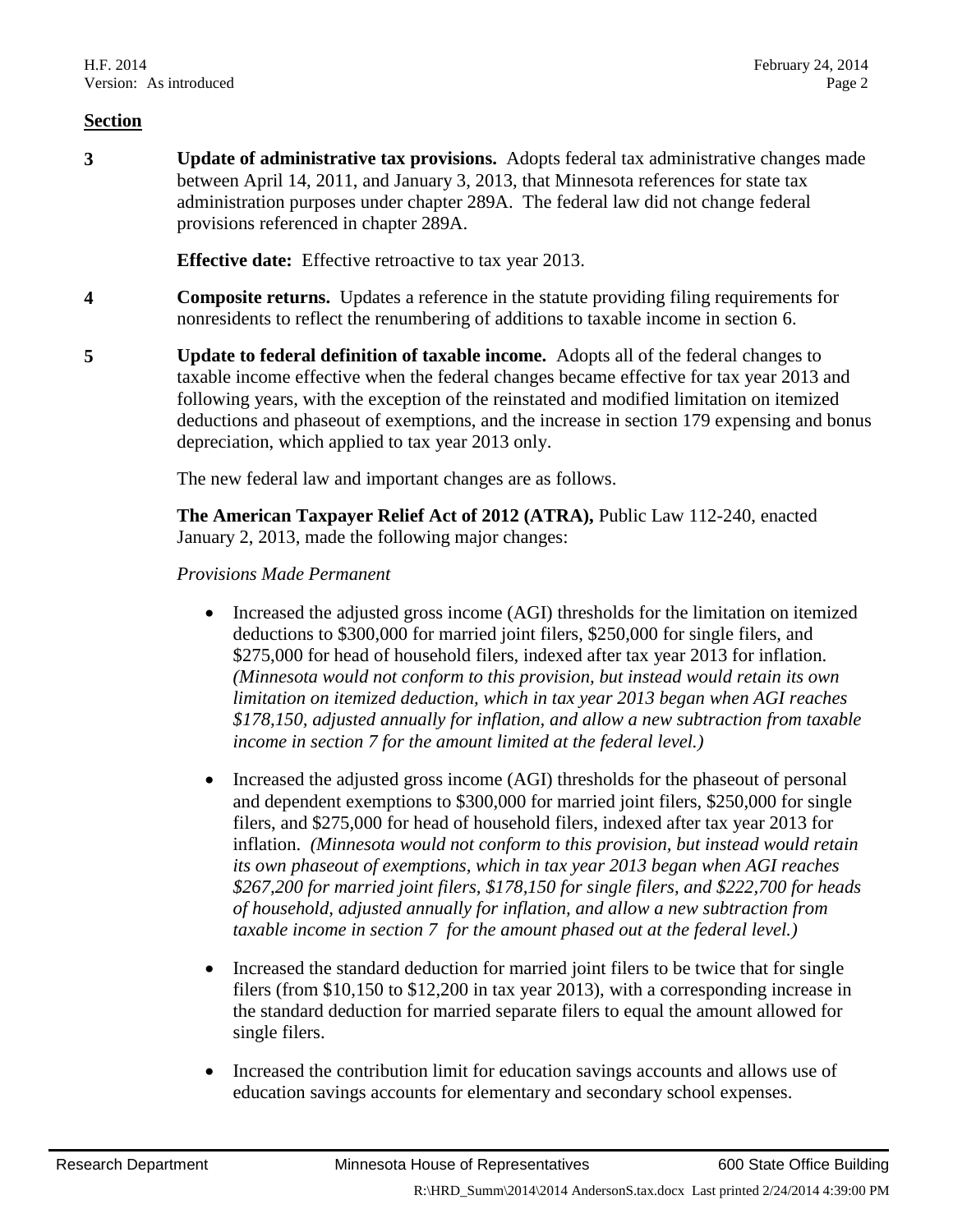- Exclusion of up to \$5,250 of employer-provided educational assistance.
- Increased income limits and allowed an unlimited time period for deduction of student loan interest—for married joint filers, income eligibility for the deduction would otherwise decrease from \$125,000 to \$75,000 in tax year 2013, and for single filers income eligibility would decrease from \$60,000 to \$50,000.
- Exclusion of awards under the National Health Service Corps scholarship program and related awards for healthcare professionals.
- Extended increased credit rates and maximum credit amounts for the federal dependent care credit, which affect calculation of the state dependent care credit.
- Increased maximum exclusion for employer-provided adoption assistance (\$12,770 in tax year 2013), adjusted annually for inflation.

## *Provisions Temporarily Extended Through Tax Year 2013*

- Increased the section 179 expensing amount and phaseout threshold for tax years 2012 and 2013 to \$500,000 and \$2 million. *(Minnesota would not conform to the extension of increased section 179 amounts but would retain its current law requirement that taxpayers add-back to taxable income 80 percent of the expensing amount in the first tax year, and then subtract one-fifth of the amount added back in each of the five following tax years.)*
- Educator classroom expense deduction of up to \$250.
- Higher education tuition expense deduction. The deduction applies to up to \$4,000 of qualifying expenses for taxpayers with adjusted gross income up to \$65,000 (\$130,000 for married joint filers), and to up to \$2,000 of qualifying expenses for taxpayers with adjusted gross income over \$65,000 but less than \$80,000 (\$130,000 to \$160,000 for married joint filers).
- Itemized deduction for mortgage insurance premiums.
- Option for taxpayers to claim an itemized deduction for sales taxes rather than income taxes paid. *(Minnesota taxpayers are not affected by this, since present law requires any deducted sales tax to be added back in computing Minnesota tax; the same add-back is required for income taxes deducted at the federal level.)*
- Increased federal adjusted gross income limit on the amount of qualified conservation easements that may be claimed as a charitable deduction. Permanent law limits deduction of contributions of appreciated property to 20 percent or 30 percent of adjusted gross income, depending on the type of recipient organization. Beginning in 2006, the limit was increased to 50 percent for donations of qualified conservation easements by most taxpayers, and to 100 percent for donations made by farmers and ranchers, defined as individuals with 50 percent of gross income from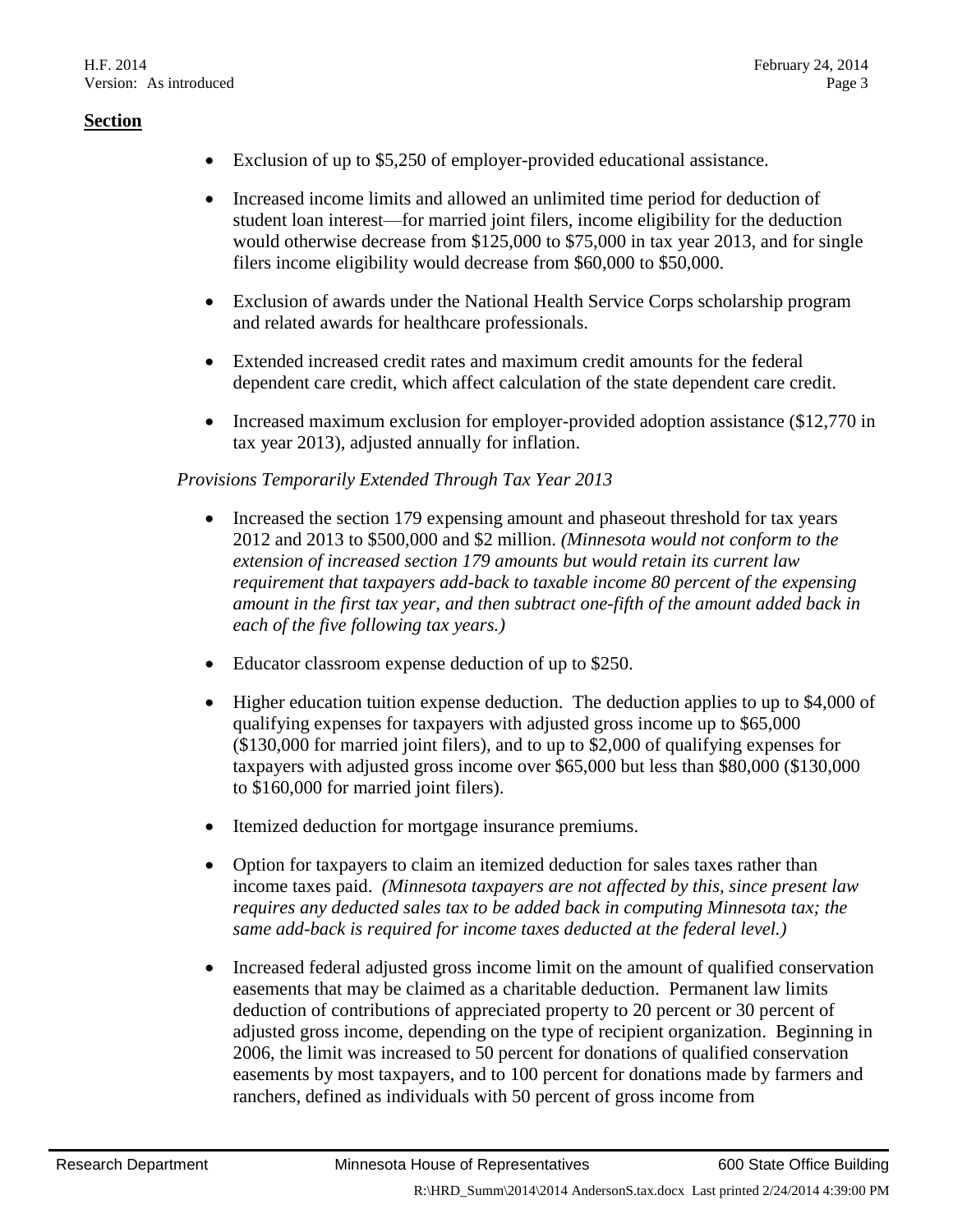farming/ranching.

- Parity in qualified transportation fringe benefits under which employers may exclude up to the same maximum amount per month per employee for vanpool and transit pass expenses as for parking.
- Authority for individuals age  $70\frac{1}{2}$  or older to transfer up to \$100,000 from a traditional IRA or Roth IRA directly to a qualified charity, while excluding that amount from adjusted gross income.
- Enhanced deduction for charitable contributions of food inventory, which allows pass-through entities (S corporations, partnerships, and proprietors) to deduct contributions of food inventory under the same rules as C corporations. Instead of being limited to the basis in the food inventory, the enhanced deduction equals the lesser of basis plus one-half of the appreciation in the food inventory, or two times basis, but may not exceed ten percent of the taxpayer's net income from pass-through entities.
- Special rule limiting the amount of payments from controlled subsidiaries to parent exempt organizations that are subject to the unrelated business income tax to the amount in excess of allowable payments under the arm's-length transaction rules, providing that a binding written contract between the organizations was in effect as of August 17, 2006.
- Preferential treatment of dividends of regulated investment companies, under which dividends paid to foreign shareholders are exempt to the extent the dividends are derived from interest income that would be exempt if it had been earned directly by the foreign shareholder.
- Various provisions related to depreciation and expensing, including more generous rules for leasehold and restaurant improvements, including new restaurant property and improvements to retail property (15-year straight-line recovery), motorsports entertainment complexes (seven-year recovery period), mine safety equipment, accelerated depreciation for business property on Indian reservations, and qualified film and television productions expenses.
- Exception under subpart F, which allows U.S. shareholders with a ten percent or greater interest in a controlled foreign corporation that consists of banking, financing, and similar businesses to defer recognition of active income earned by the corporation but not distributed to the shareholders.
- Limit on basis adjustments in S corporation stock when S corporations donate appreciated property to the tax basis of the property rather than the fair market value (this reduces capital gain on later sales of the S corporation stock, compared with prior law).
- 100 percent exclusion for the gain on sale of qualified small business stock held for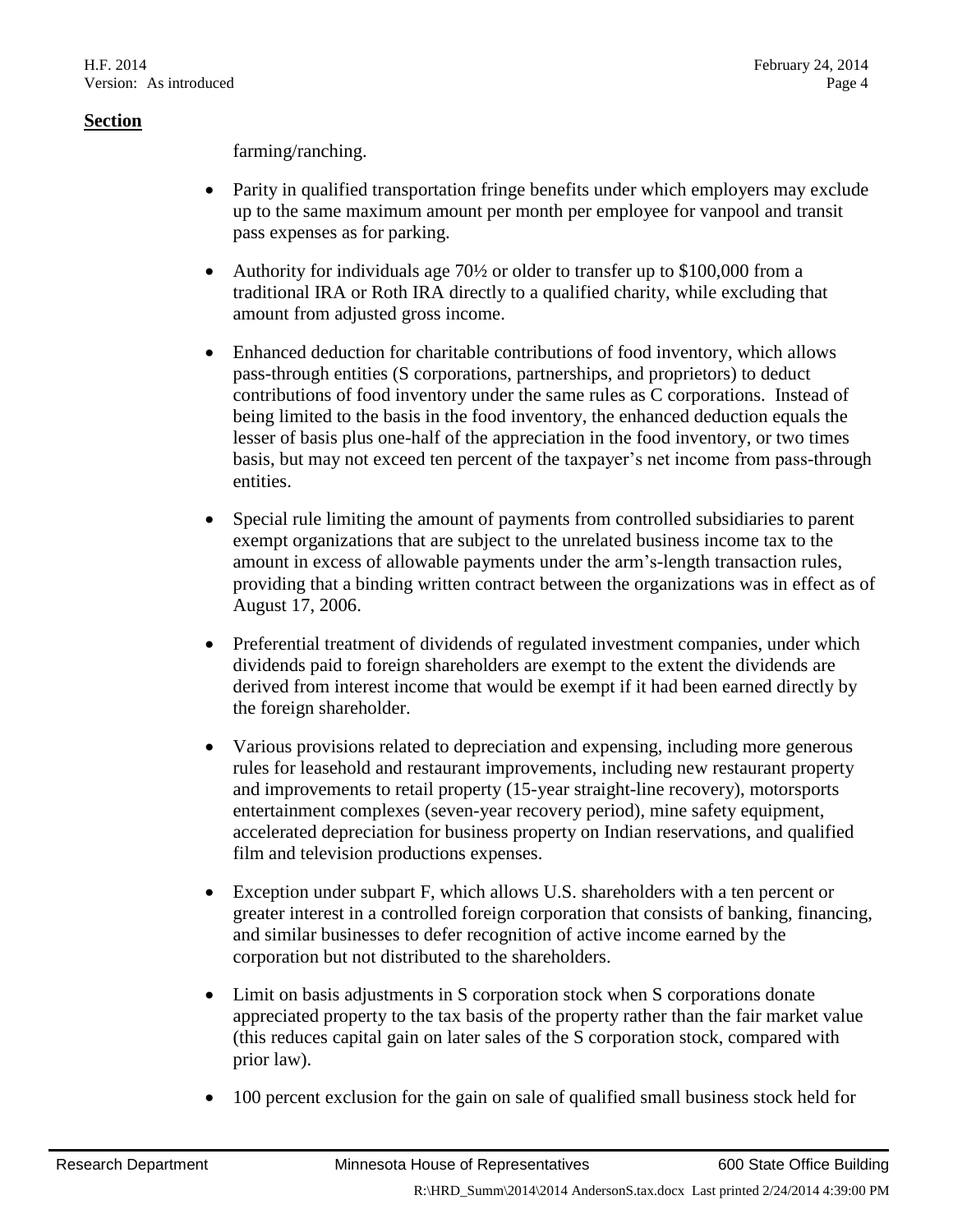more than five years for stock acquired after September 27, 2010, and before January 1, 2012, to apply to stock acquired before January 1, 2014. The exclusion will revert to 50 percent for stock acquired on or after January 1, 2014.

- Reduction in the minimum holding period to avoid the tax on built-in gains on sales of assets of S corporations that converted from C corporations from ten years to five years, allowing S corporations to sell assets held more than five years without being taxed on built-in gains.
- 50 percent bonus depreciation to tax year 2013. *(Minnesota would not conform to the extension of bonus depreciation but would retain its current law requirement that taxpayers add to taxable income 80 percent of the additional depreciation amount in the first tax year, and then subtract one-fifth of the amount added back in each of the five following tax years*.*)*
- Excludes from gross income discharges of indebtedness on principal residences.

#### <span id="page-4-0"></span>**6 Additions to federal taxable income (FTI) for individuals.** Makes various changes.

Conforms Minnesota's income tax to the increased federal standard deduction for married filers retroactively to tax year 2013 by striking the addition to taxable income for the difference between the "old" and "new" federal deduction amounts. ATRA made the increased standard deduction for married filers a permanent feature of the income tax.

Conforms to the deductions for higher education tuition expenses and educator classroom expenses by striking additions for these items. ATRA extended this provision to tax year 2013 only.

Srikes obsolete language relating to the additional standard deduction amounts for motor vehicle sales taxes and real property taxes, and the exclusion for federal subsidies for prescription drug programs, all of which have expired at the federal level, as well as other obsolete language, and modifies the current law addition for state income taxes deducted at the federal level to reflect the retention of Minnesota's limitation on itemized deductions.

**Effective date:** Retroactive to tax year 2013.

<span id="page-4-1"></span>**7 Subtractions from FTI for individuals.** Provides new subtractions for the federal limitation of itemized deductions and phaseout of personal and dependent exemptions. The federal limitation and phaseout result in additions to taxable income at the federal level; this section subtracts these amounts from state taxable income. Section [6](#page-4-0) retains Minnesota's current law limitation of itemized deductions and phaseout of exemptions, which apply at lower income thresholds than the federal limitation and phaseout. The new subtractions in this section are necessary to avoid limiting deductions and phasing out exemptions twice.

**Effective date**: Retroactive to tax year 2013.

**8 State itemized deduction; definition.** Provides a definition of "state itemized deduction" equal to federal itemized deductions before the federal limitation. This definition is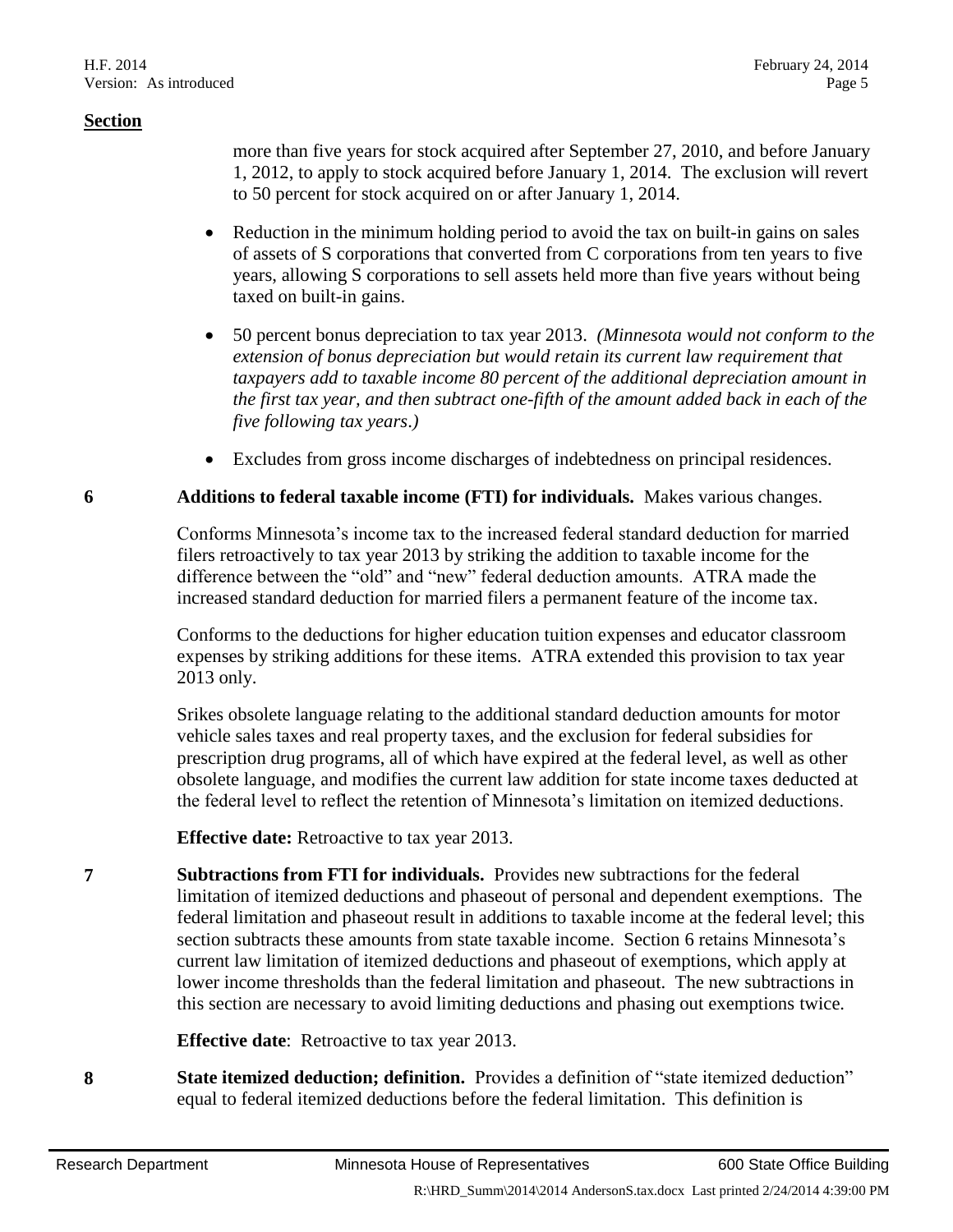referenced in the changes to the existing addition to taxable income of state income taxes in section [6.](#page-4-0)

- **9 Internal Revenue Code.** Adopts federal changes to federal adjusted gross income (FAGI) made between April 14, 2011, and January 3, 2013. FAGI is used for computing individual alternative minimum tax and determining withholding, and is the starting point for calculating household income, which is used to compute the dependent care and K-12 education credit. The main changes to federal adjusted gross income are described in section [5.](#page-1-0)
- **10 Individual income tax rates.** Updates cross references to conform to other changes in the bill.

**Effective date:** Retroactive to tax year 2013.

**11 Dependent care credit; income definition.** Updates a cross reference in the definition of household income; modifies the addition for the federal tuition deduction to reference the Internal Revenue Code, and strikes the obsolete addition for unemployment benefits.

**Effective date**: Retroactive to tax year 2013.

**12 Working family credit; phaseout.** Reduces the marriage penalty in the working family credit phaseout by increasing the income level at which the credit begins to phase out for married joint filers, beginning in tax year 2013. For tax years 2013 to 2017, the threshold is increased by \$5,000, with the \$5,000 amount indexed for inflation from 2009, so that the additional phaseout amount for tax year 2014 is estimated to be \$5,340. For tax year 2018 and following years, increases the threshold by \$3,000, with the \$3,000 amount indexed for inflation from 2008. This would match the working family credit phaseout to the federal earned income credit phaseout for tax years 2013 and following years.

**Effective date**: Retroactive to tax year 2013.

**13 Marriage credit; calculation of earned income of lesser-earning spouse.** Strikes a reference in the calculation of the marriage credit to the add-back of the additional standard deduction amount for married filers, since Minnesota would conform to the additional amount, with the add-back eliminated in section [6.](#page-4-0)

**Effective date**: Retroactive to tax year 2013.

**14 Alternative minimum tax; individuals.** Updates cross references to reflect the changes to individual additions in section [6.](#page-4-0)

**Effective date**: Retroactive to tax year 2013.

**15 Update of references to Internal Revenue Code; property tax refund chapter.** Adopts the federal changes that affect household income, which uses the definition of federal adjusted gross income as a starting point.

**Effective date**: Retroactive to tax year 2013.